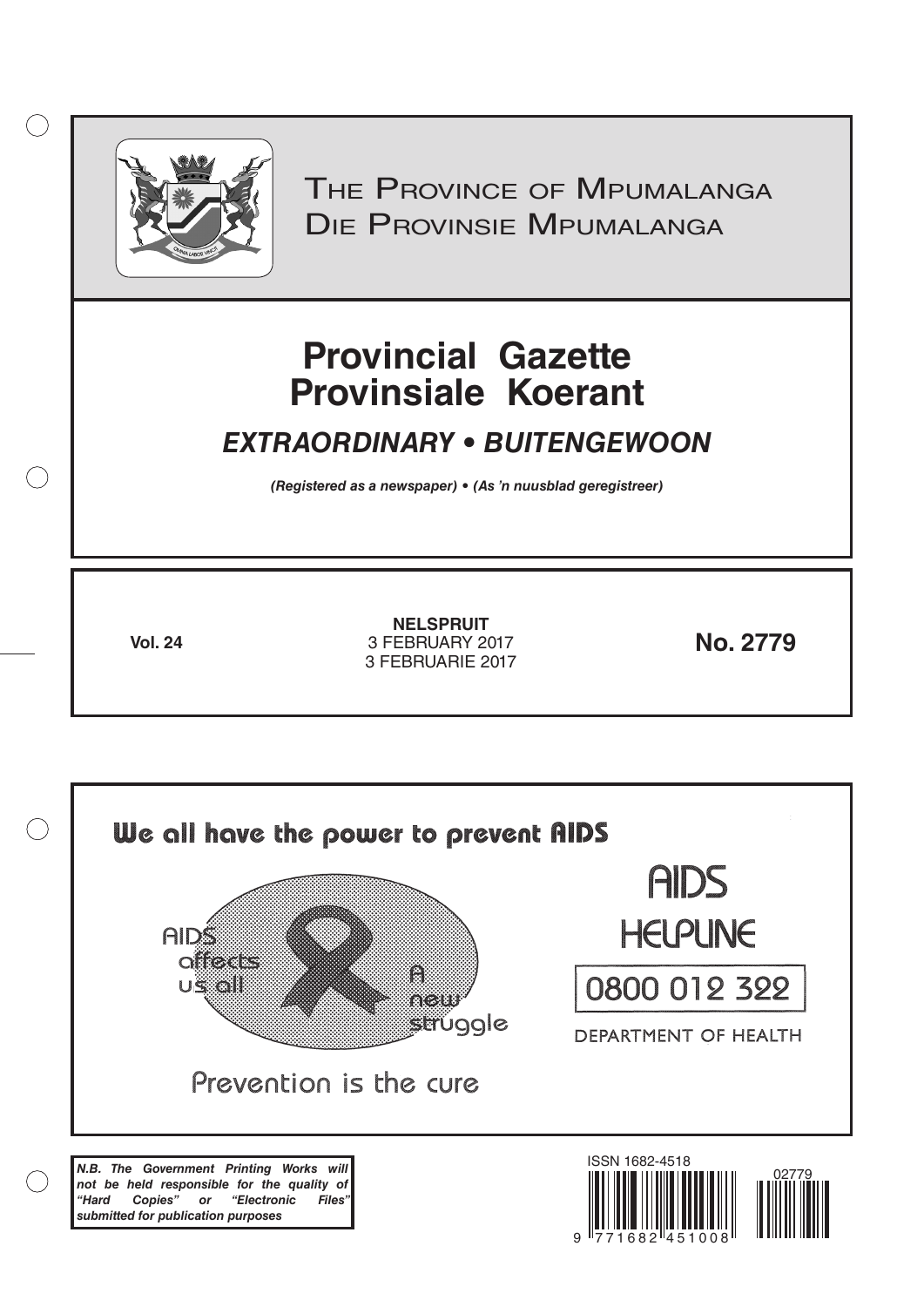### **IMPORTANT NOTICE:**

**The GovernmenT PrinTinG Works Will noT be held resPonsible for any errors ThaT miGhT occur due To The submission of incomPleTe / incorrecT / illeGible coPy.**

**no fuTure queries Will be handled in connecTion WiTh The above.**

#### **CONTENTS**

|                |                                                                                                                                                                                                                 | Gazette<br>No. | Page<br>No. |
|----------------|-----------------------------------------------------------------------------------------------------------------------------------------------------------------------------------------------------------------|----------------|-------------|
|                |                                                                                                                                                                                                                 |                |             |
|                | LOCAL AUTHORITY NOTICES • PLAASLIKE OWERHEIDS KENNISGEWINGS                                                                                                                                                     |                |             |
| 5              | Local Government: Municipal Rates Act (6/2004): Calling for inspection of the supplementary valuation roll                                                                                                      | 2779           | 3           |
| 6              | Town-planning and Townships Ordinance, 1986 (Ordinance 15 of 1986, as amended): Portion 1 of Erf 11064,                                                                                                         | 2779           | 4           |
| $\overline{7}$ |                                                                                                                                                                                                                 | 2779           |             |
| 8              | Town Planning and Townships Ordinance (15/1986): Remainder of Erf 101 Township of Middelburg                                                                                                                    | 2779           | 6           |
| 9              | Town Planning and Townships Ordinance (15/1986): Remainder of Portion 2, Remainder of Portion 3, Portion                                                                                                        |                |             |
|                |                                                                                                                                                                                                                 | 2779           |             |
| 10             | Town-planning and Townships Ordinance (15/1986): Conditions under which the application made by Steve<br>Tshwete Local Municipality (hereinafter referred to as the Applicanty/Township owner) or permission to |                |             |
|                | establish a township on the remainder of Portion 6 of the Farm Rockdale 442-JS; Province of Mpumalanga, has                                                                                                     |                |             |
|                |                                                                                                                                                                                                                 | 2779           | 8           |
| 11             | Town-planning and Townships Ordinance (15/1986), as amended: Portion 15 of Erf 1111, Township of                                                                                                                |                |             |
|                |                                                                                                                                                                                                                 | 2779           | 15          |
| 12             |                                                                                                                                                                                                                 | 2779           | 16          |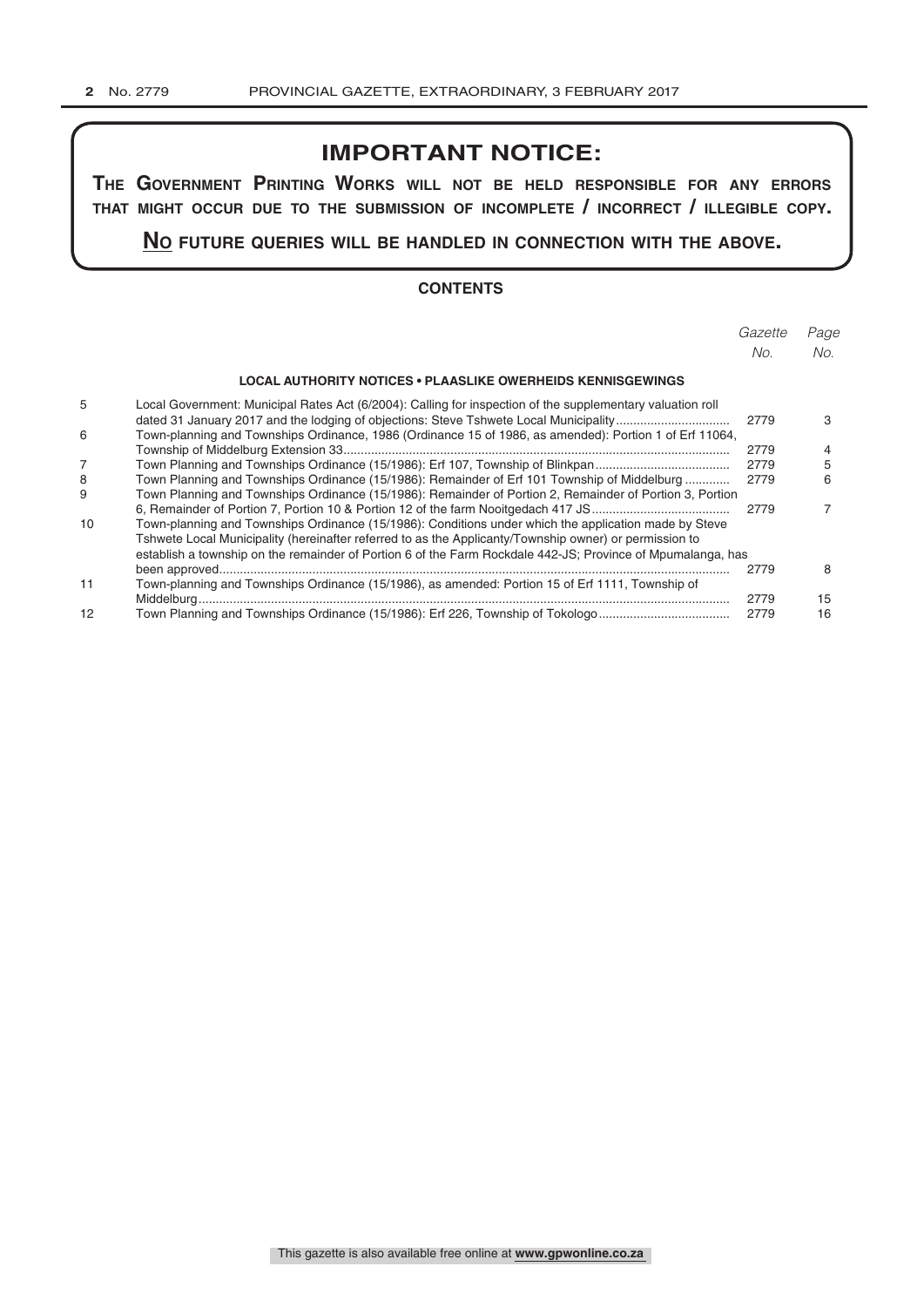### Local Authority Notices • Plaaslike Owerheids Kennisgewings

#### **LOCAL AUTHORITY NOTICE 5 OF 2017**

#### **STEVE TSHWETE LOCAL MUNICIPALITY**

#### PUBLIC NOTICE: CALLING FOR INSPECTION OF THE SUPPLEMENTARY VALUATION ROLL DATED 31 JANUARY 2017 AND THE LODGING OF **OBJECTIONS**

Notice is hereby given in terms of Section 78 (2) of the Local Government: Municipal Rates Act, 2004 (Act 6 of 2004) hereinafter referred to as the "Act" that the supplementary valuation roll dated 31 January 2017 for the financial years 1 July 2013 to 30 June 2018 is open for public inspection at the Department of Property & Valuation Services, Room C218, First Floor, Municipal Building, Corner Walter Sisulu Street and Wanderers Avenue, Middelburg from 13 February 2017 to 07 April 2017. In addition the supplementary valuation roll is available at this Municipality's official website: www.stevetshwetelm.gov.za.

An invitation is hereby made in terms of Section 78(2) of the Act that every person who wishes to lodge an objection in respect of any matter in, or omitted from the supplementary valuation roll, shall do so within the abovementioned period with the Municipal Manager.

Attention is specifically drawn to the fact that in terms of Section 50(2) of the Act an objection must be in relation to a specific individual property and not against the supplementary valuation roll as such. The form for the lodging of an objection is obtainable at the Department of Property & Valuation Services, Room C218, First Floor, Municipal Building, Corner Walter Sisulu Street and Wanderers Avenue, Middelburg or at this Municipality's official website: www.stevetshwetelm.gov.za.

The completed form must be returned to the Municipal Manager by hand at the Department of Property & Valuation Services, Room C218, First Floor, Municipal Building, Corner Walter Sisulu Street and Wanderers Avenue, Middelburg by no later than 07 April 2017 at 13h00.

For enquiries, please phone Mrs. Juanita Dedekind of the Department of Property & Valuation Services at Tel: (013) 249-7088.

Any person who cannot read or write can visit Mrs. Juanita Dedekind of the Department of Property & Valuation Services, Room C218, First Floor, Municipal Building, Corner Walter Sisulu Street and Wanderers Avenue, Middelburg where he/she will be assisted with the transcription of this notice and the completion of an objection form if required.

**MUNICIPAL MANAGER**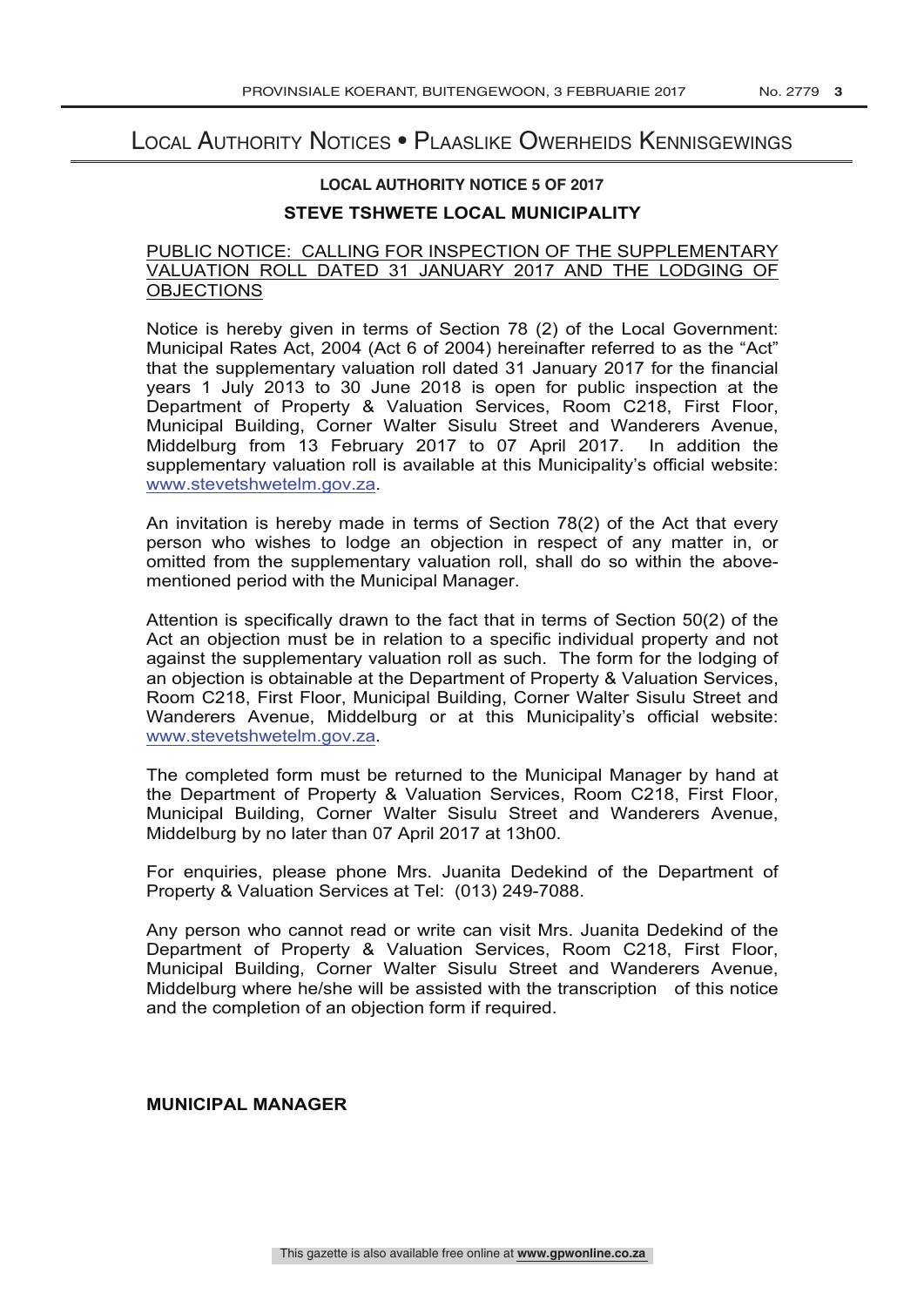#### **LOCAL AUTHORITY NOTICE 6 OF 2017**

## **STEVE TSHWETE AMENDEMENT SCHEME 263 NOTICE OF APPROVAL**

Notice is hereby given in terms of Section 57(1)(a) of the Town Planning and Townships Ordinance, 1986 (Ordinance 15 of 1986, as amended) that the Steve Tshwete Local Municipality, has approved the amendment of the Steve Tshwete Town Planning Scheme, 2004 by the rezoning of **Portion 1 of Erf 11064 Township of Middelburg Extension 33** from **"Industrial"** to **"Existing Public Road"**

Map 3 and the scheme clauses of the amendment scheme will lie open for inspection at all reasonable times at the office of the Director-General, Mpumalanga, Provincial Administration, Department of Agriculture, Rural Development and Land Administration, Mbombela, as well as at the Municipal Manager, Municipal Buildings, Wanderers Avenue, Middelburg.

This amendment is known as Steve Tshwete Amendment Scheme **263** and shall come into operation on the date of publication of this notice.

> **SM Mnguni Acting Municipal Manager**

Municipal Offices Wanderers Avenue P.O. Box 14 **MIDDEL BURG** 1050

**DATE:** 02/12/2016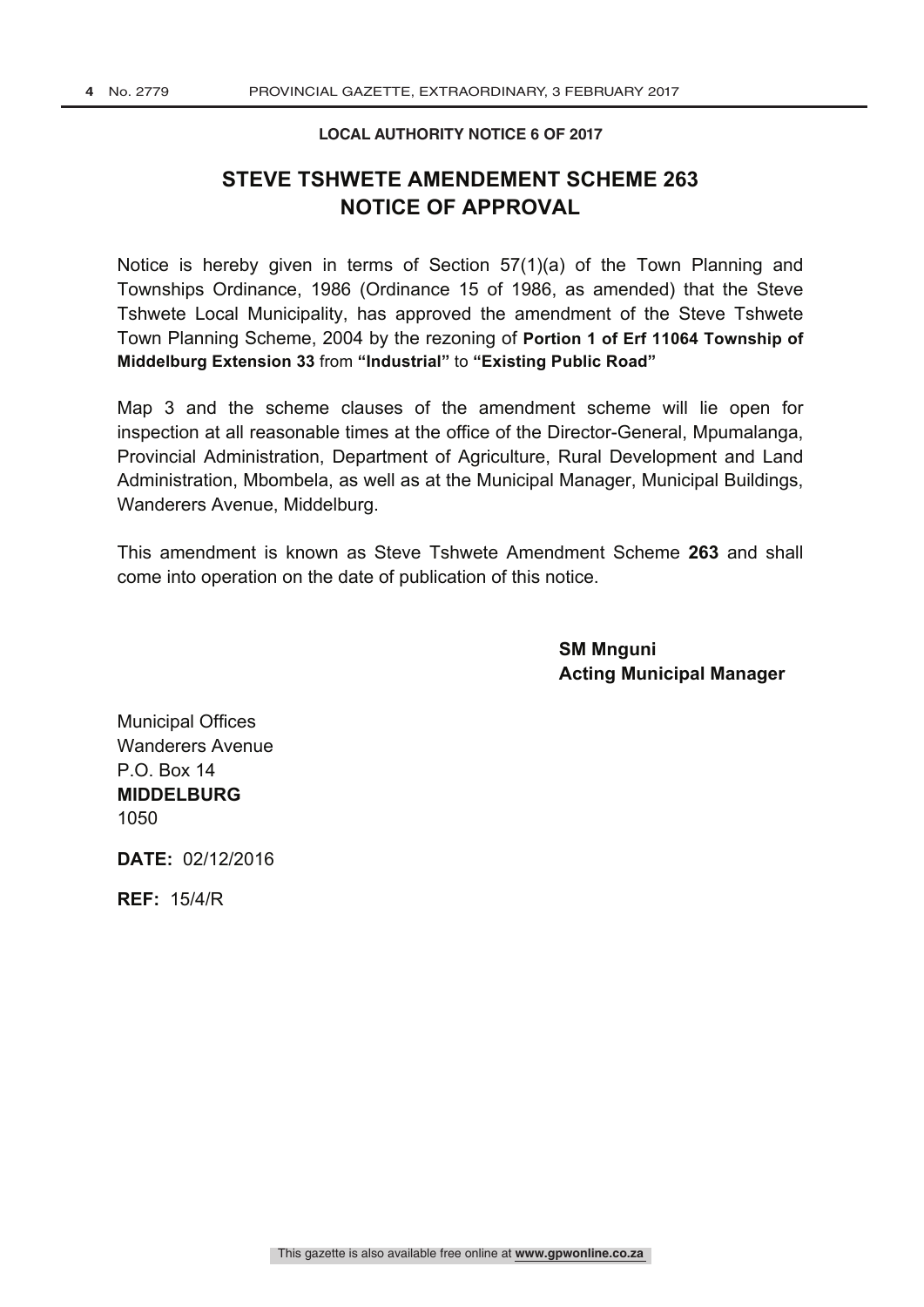#### **LOCAL AUTHORITY NOTICE 7 OF 2017**

## **STEVE TSHWETE AMENDEMENT SCHEME 645 NOTICE OF APPROVAL**

Notice is hereby given in terms of Section 57(1)(a) of the Town Planning and Townships Ordinance, 1986 (Ordinance 15 of 1986, as amended) that the Steve Tshwete Local Municipality, has approved the amendment of the Steve Tshwete Town Planning Scheme, 2004 by the rezoning of **Erf 107 Township of Blinkpan** from **"Residential 3"** to **"Residential 1".**

Map 3 and the scheme clauses of the amendment scheme will lie open for inspection at all reasonable times at the office of the Director-General, Mpumalanga, Provincial Administration, Department of Agriculture, Rural Development and Land Administration, Mbombela, as well as at the Municipal Manager, Municipal Buildings, Wanderers Avenue, Middelburg.

This amendment is known as Steve Tshwete Amendment Scheme **645** and shall come into operation on the date of publication of this notice.

> **SM Mnguni Acting Municipal Manager**

Municipal Offices Wanderers Avenue P.O. Box 14 **MIDDELBURG** 1050

**DATE:** 02/12/2016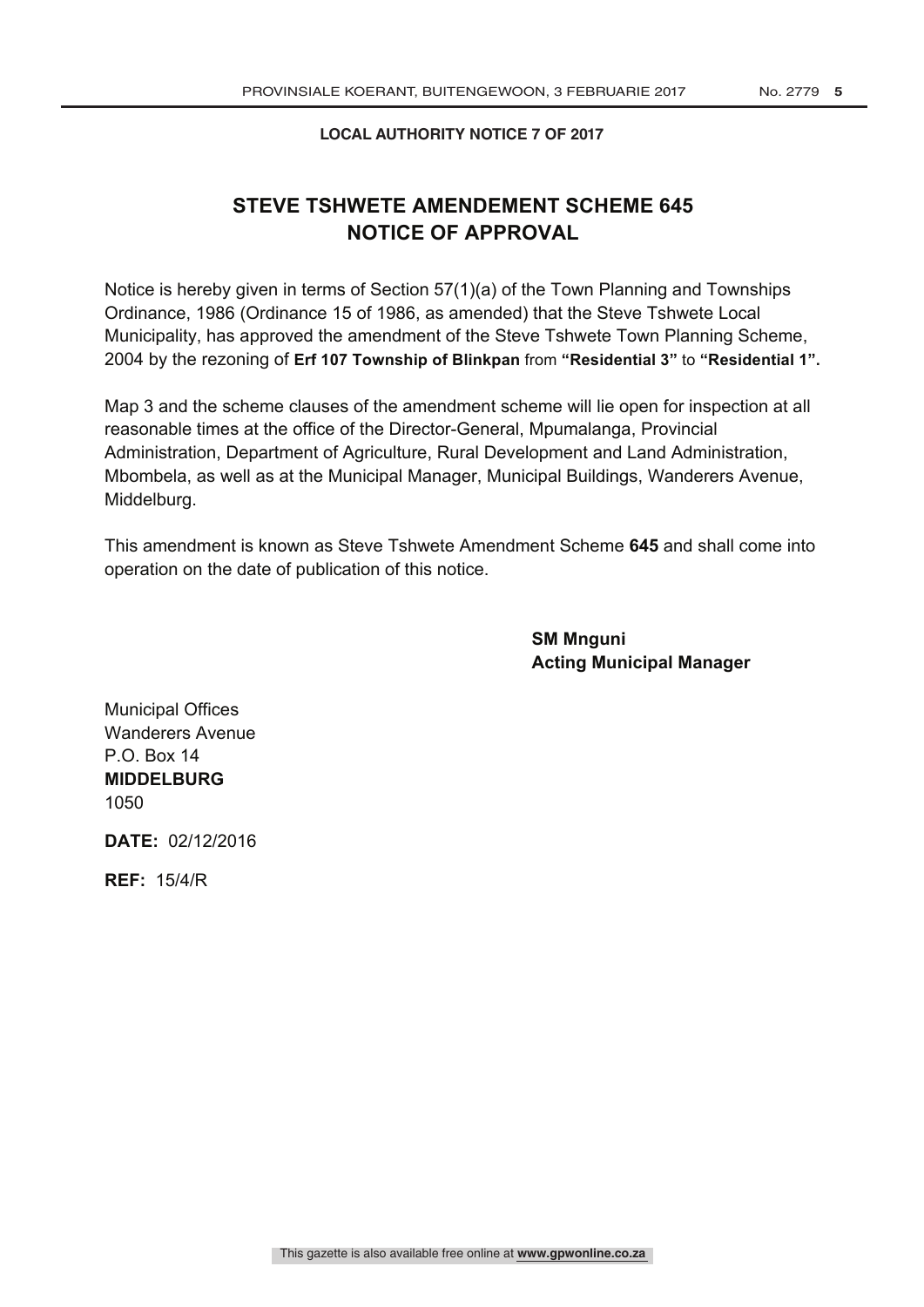## **LOCAL AUTHORITY NOTICE 8 OF 2017 STEVE TSHWETE AMENDMENT SCHEME 402 NOTICE OF APPROVAL**

Notice is hereby given in terms of Section 57(1)(a) of the Town Planning and Township Ordinance, 1986 (Ordinance 15 of 1986, as amended) that the Steve Tshwete Local Municipality, has approved the amendment of the Steve Tshwete Town Planning Scheme, 2004 by the rezoning of **Remainder of Erf 101Township of Middelburg** from **"Residential 2"** to **"Residential 2 " with amended conditions.**

Map 3 and the scheme clause of the amendment scheme will lie open for inspection at all reasonable times at the office of the Director-General, Mpumalanga, Provincial Administration, Department of Agriculture, Rural Development and Land Administration, Mbombela, as well as at the Municipal Manager, Municipal Buildings, Wanderers Avenue, Middelburg.

This amendment is known as Steve Tshwete Amendment Scheme **402** and shall come into operation on the date of publication of this notice.

> **SM Mnguni Acting Municipal Manager**

Municipal Offices Wanderers Avenue P.O. Box 14 **MIDDELBURG** 1050

**DATE:** 04/11/2016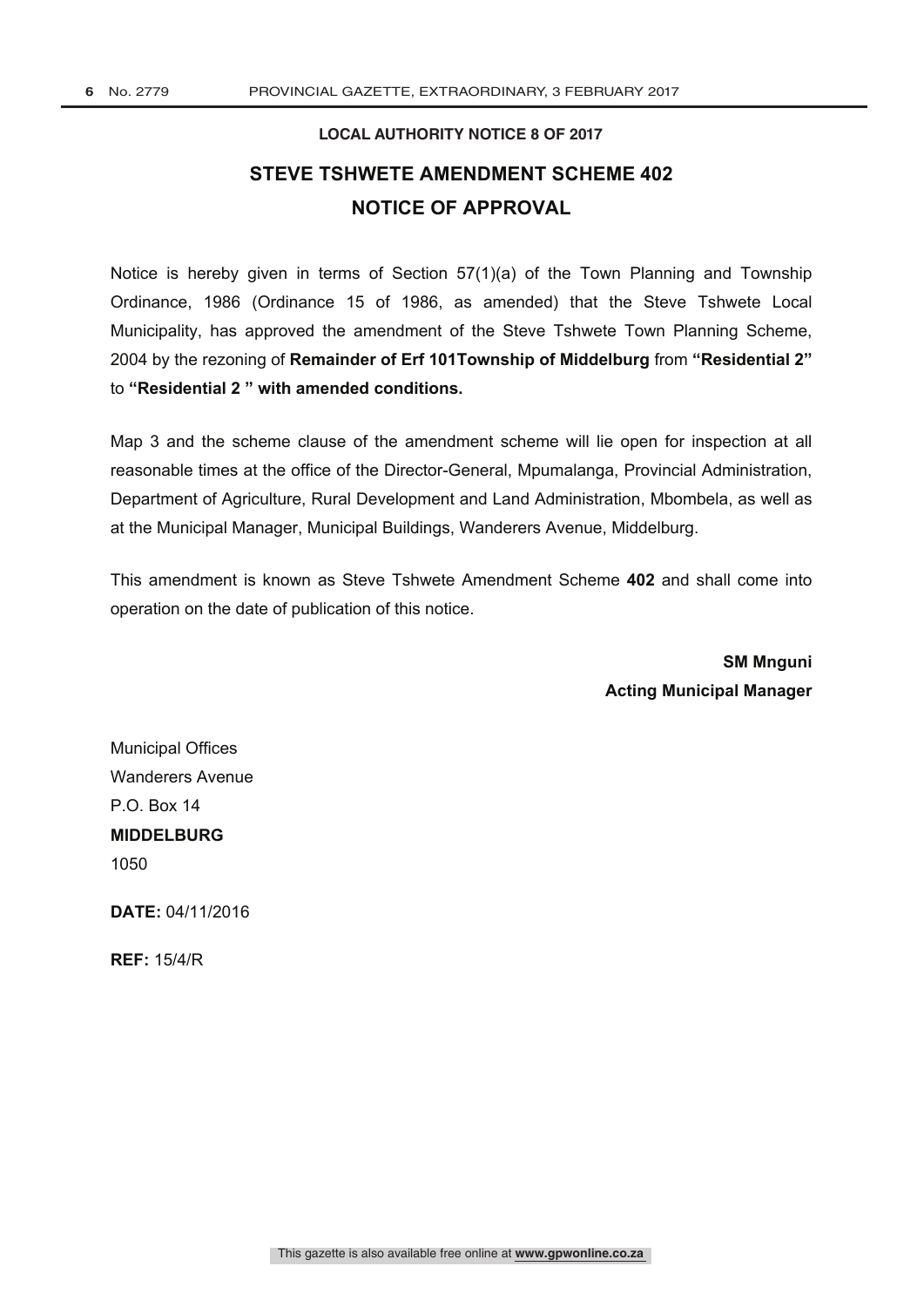#### **LOCAL AUTHORITY NOTICE 9 OF 2017**

## **STEVE TSHWETE AMENDEMENT SCHEME 595 NOTICE OF APPROVAL**

Notice is hereby given in terms of Section 57(1)(a) of the Town Planning and Townships Ordinance, 1986 (Ordinance 15 of 1986, as amended) that the Steve Tshwete Local Municipality, has approved the amendment of the Steve Tshwete Town Planning Scheme, 2004 by the rezoning of **Remainder of Portion 2, Remainder of Portion 3, Portion 6, Remainder of Portion 7, Portion 10 & Portion 12 of the farm Nooitgedach 417 JS** from **"Agricultural"** to **"Special".**

Map 3 and the scheme clauses of the amendment scheme will lie open for inspection at all reasonable times at the office of the Director-General, Mpumalanga, Provincial Administration, Department of Agriculture, Rural Development and Land Administration, Mbombela, as well as at the Municipal Manager, Municipal Buildings, Wanderers Avenue, Middelburg.

This amendment is known as Steve Tshwete Amendment Scheme **595** and shall come into operation on the date of publication of this notice.

> **SM Mnguni Acting Municipal Manager**

Municipal Offices Wanderers Avenue P.O. Box 14 **MIDDELBURG** 1050

**DATE:** 02/12/2016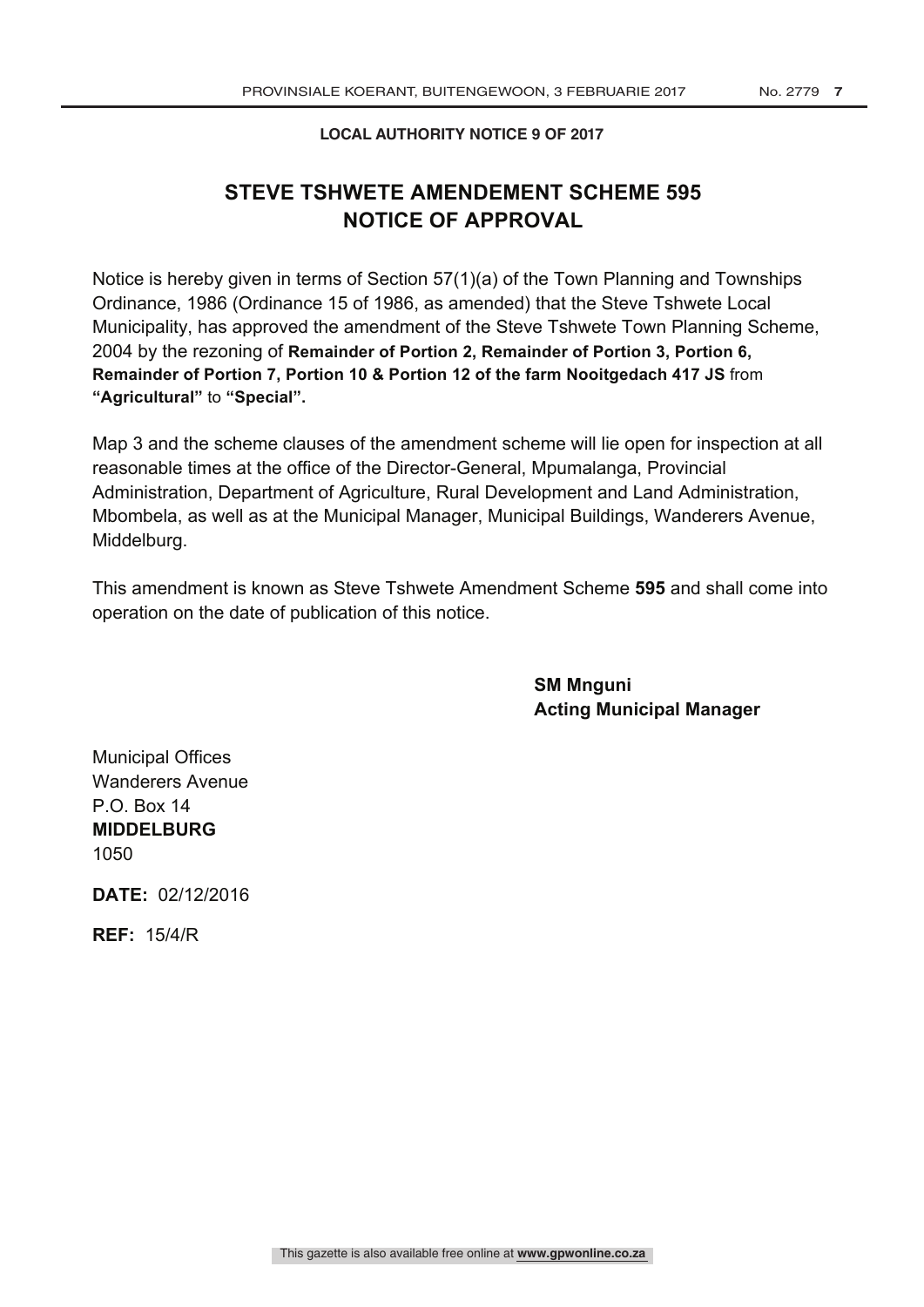#### **LOCAL AUTHORITY NOTICE 10 OF 2017**

**CONDITIONS UNDER WHICH THE APPLICATION MADE BY STEVE TSHWETE LOCAL MUNICIPALITY (HEREINAFTER REFERRED TO AS THE APPLICANT / TOWNSHIP OWNER) IN TERMS OF THE PROVISIONS OF SECTION 108 OF THE TOWN- PLANNING AND TOWNSHIPS ORDINANCE, 1986 (ORDINANCE 15 OF 1986) OR PERMISSION TO ESTABLISH A TOWNSHIP ON THE REMAINDER OF PORTION 6 OF THE FARM ROCKDALE 442-JS;PROVINCE OF MPUMALANGA,HAS BEEN APPROVED.**

#### **1. CONDITIONS TO BE COMPLIED WITH PRIOR TO THE APPROVAL OF THE GENERAL PLAN:**

#### **(1.1) GENERAL**

- (i) The applicant shall ensure that:
	- a. <sup>A</sup> satisfactory geological report has been submitted.
	- b. Issues regarding environmentallegislation have been addressed.

#### **2. CONDITIONS TO BE COMPLIED WITH PRIOR TO THE REGISTRATION OF THE TOWNSHIP:**

#### **(2.1) GENERAL**

(i) The applicant shall comply with the provisions of Sections 72(1), 75(1) and 101(1) of the Town-Planning and Townships Ordinance1986 (Ordinance 15 of 1986)

#### **(2.2) REMOVAL OF EXISTING TITLE RESTRICTIONS**

(i) The following servitudes and *I* restrictive conditions registered against the title of the land or otherwise operative in respect of such land shall be cancelled:

Clause A. Notarial Deed No.2/1917-P Rts in favour of Albert Charles Collins as regards to certain Royalties with respect to Coal.

Clause E. Deed of cession No.K3124/1977 RM of <sup>a</sup> 0.5 share in coal rights in favour of BP Southern Africa (Pty) ltd.

Clause M. Deed of Cession No.K1178/1988 RM of <sup>a</sup> 0.5 share in coal rights in favour of 0 & H CoalLimited.

Clause N. Notarial Deed No.3235/02s with rights in favour of lngwe Colliers Limited.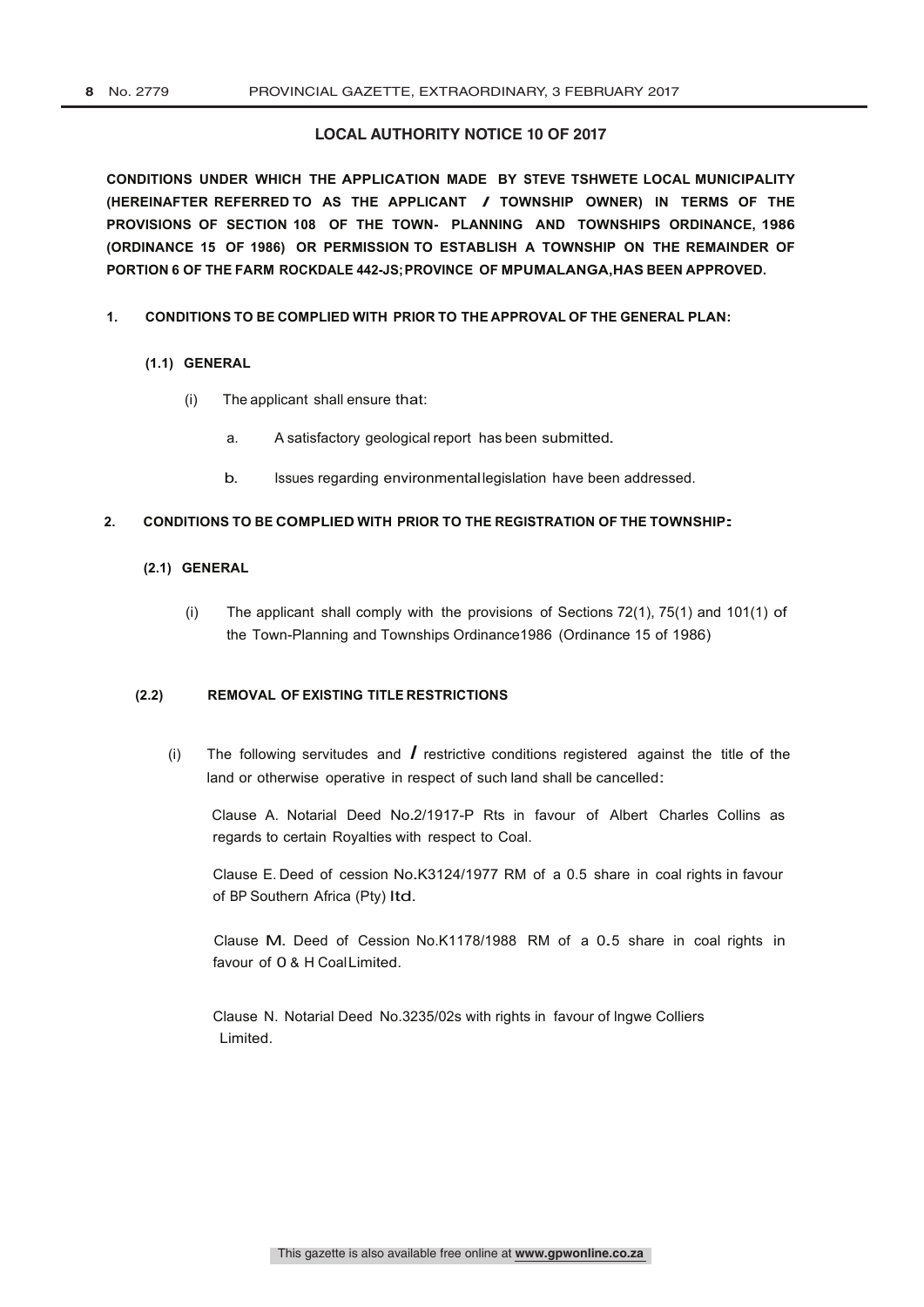#### **3. CONDITIONSOF ESTABLISHMENT**

#### **(3.1) NAME**

The name of the township shall be ROCKDALE NORTH.

#### **(3.2) DESIGN**

The township shall consist of erven and streets as indicated on the layout plan (Layout Plan No.ROCKDALE NORTH-06-2012).

#### **(3.3) SERVICES**

Appropriate internal and external services in or for the township shall be installed to the satisfaction of the Steve Tshwete Local Municipality.

#### **(3.4) ERVENTO BE TRANSFERRED TO THE LOCAL MUNICIPALITY**

Erven zoned "Municipal" and *I* or "Public Open Space" and Undetermined" shall be registered in the name of Steve Tshwete Local Municipality.

#### 4. **CONDITIONS OF TITLE**

#### **(4.1) EXISTING CONDITIONS OF TITLE**

All erven shall be made subject to existing conditions and servitudes if any including the reservation of rights to minerals and real rights.

#### **(4.2) THE ERVEN MENTIONED HERE-UNDER SHALL BE SUBJECT TO THE CONDITIONS ASIMPOSED BY THE STEVE TSHWETE LOCAL MUNICIPALITYIN TERMS OF THE PROVISIONS OF THE TOWN PLANNING AND TOWNSHIPS ORDINANCE, 1986 (ORDINANCE 15 OF 1986).**

#### **4.2.1 MUNICIPAL SERVICES**

The following servitudes shall be imposed:

#### **(a) ALL E RVEN WITH THE EXCEPTION OF ERVEN 255,274,275,278,279,298, 300,301,304,305,308,309,312,671,679,680,681,682,683,684.**

- (i) are subject to:
	- a servitude 3 meters wide along the street boundary
	- a servitude 2 meters wide along the rear boundary; and<br>• servitudes along the side boundaries with an aggregate
	- servitudes along the side boundaries with an aggregate width of 3 meters and a minimum width of 1 meter,

all in favour of the local municipality for sewerage and other municipal purposes and, in the case of a panhandle erf, an additional servitude for municipal purposes 1meter wide across the access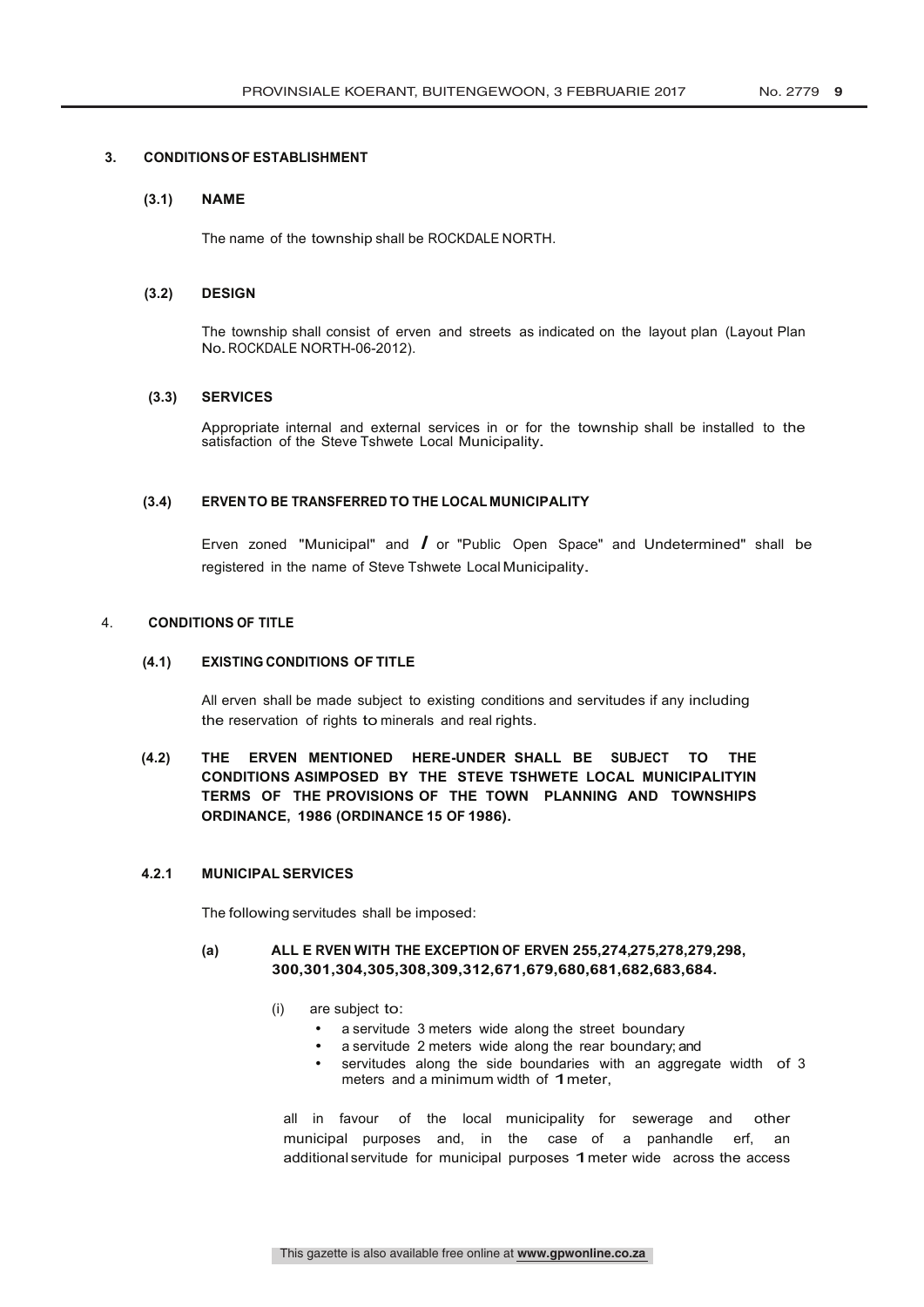portion of the erf, if and when required by the local municipality: Provided that the local municipality may relax or grant exemption from the required servitudes.

- (ii) No building or other structure shall be erected within the afore-said servitude area and no large rooted trees shall be planted within the area of servitude or within 1 meter thereof.
- (iii) The Local Authority shall be entitled to deposit temporarily on the land adjoining the afore-said servitude such material as may be excavated by it during the course of the construction, maintenance or removal of such sewage mains and other works as it, in its discretion, may deem necessary and shall further be entitled to reasonable access to the said land for the aforesaid purpose, subject to any damage done during the process of construction, maintenance or removal of such sewerage mains and other works being made good by the Local Municipality.

#### **(b) ERVEN WITH SPECIAL CONDITIONS**

#### **ERVEN 255,274,275,278,279,671**

are subject to:

- <sup>a</sup> servitude <sup>4</sup> meters wide along the street boundary
- <sup>a</sup> servitude <sup>2</sup> meters wide along the rear boundary; and
- servitudes along the side boundaries with an aggregate width of <sup>3</sup> meters and <sup>a</sup> minimum width of 1meter,

#### **ERVEN 308,309,312**

are subject to:

- <sup>a</sup> servitude <sup>5</sup> meters wide along the street boundary
- <sup>a</sup> servitude <sup>2</sup> meters wide along the rear boundary; and
- servitudes along the side boundaries with an aggregate width of <sup>3</sup> meters and <sup>a</sup> minimum width of 1meter,

#### **ERVEN 298,300,301,304,305**

are subject to:

- <sup>a</sup> servitude 5.5 meters wide along the street boundary
- <sup>a</sup> servitude <sup>2</sup> meters wide along the rear boundary; and
- servitudes along the side boundaries with an aggregate width of <sup>3</sup> meters and a minimum width of 1meter,

#### **ERVEN <sup>679</sup> -684**

are subject to:

- <sup>a</sup> servitude 2.5 meters wide along the street boundary
- a servitude 2 meters wide along the rear boundary; and
- servitudes along the side boundaries with an aggregate width of 3 meters and <sup>a</sup> minimum width of 1meter,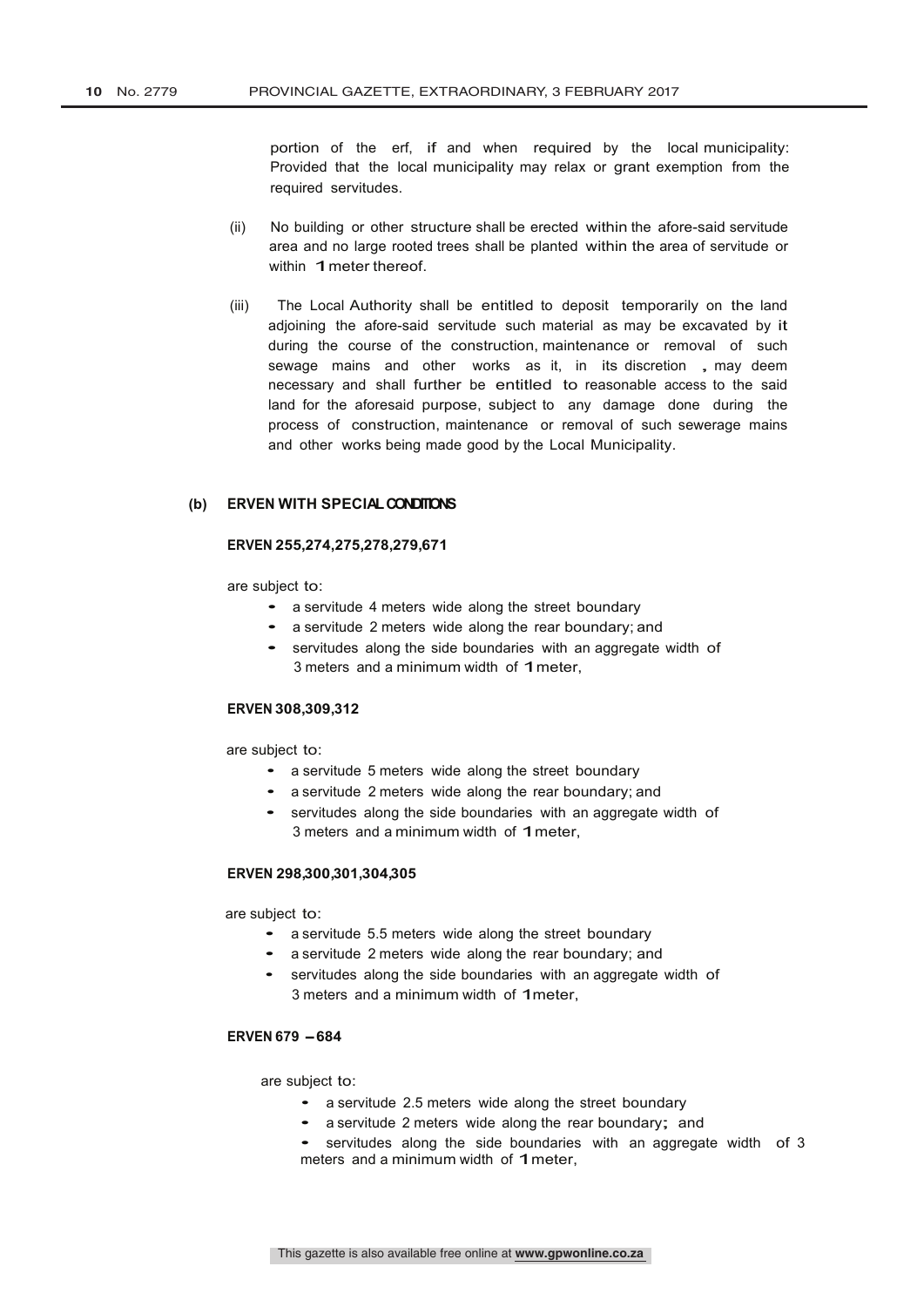No building or other structure shall be erected within the afore-said servitude area and no large rooted trees shall be planted within the area of servitudes mentioned above.

#### **(c) ERVEN 9,11,733,734**

No building or any other structure must be erected within 30m from the western boundary of the mentioned erven.

#### **(d) LINE OF NO ACCESS**

No erven shall receive access directly from the 20m street as marked out on Layout Plan No.ROCKDALE NORTH-06-2012.

#### **5. CONDITIONS TO BE INCLUDED IN THE STEVE TSHWETE TOWN PLANNING SCHEME IN TERMS OF SECTION 125(1) OF THE TOWN PLANNING AND TOWNSHIPS ORDINANCE 1986 (ORDINANCE 15 OF 1986)**

- **5.1 ERVEN 12 -30,35-128,130-147,149 -194,196- 278,280-297,299 -438,440 - 465,467-516,518-570,573-611,613 -670,672 -678,680 - <sup>732</sup>**
	- 5.1.1 Use Zone: **RESIDENTIAL <sup>1</sup>**
	- 5.1.2 Activities shall be limited to those normally associated residential use and ancillary land uses as defined by the Steve Tshwete Town Planning Scheme, 2004.
	- 5.1.3 No new buildings shall be constructed except with the written approval from the LocalAuthority.
	- 5.1.4 The property shall be maintained to the satisfaction of the LocalAuthority.

#### **5.2 ERVEN 34,671**

- 5.2.1 Use Zone: **RESIDENTIAL 3**
- 5.2.2 Activities shall be limited to those normally associated with and ancillary to higher density residential purposes as defined by the Steve Tshwete Town Planning Scheme,2004.
- 5.2.3 No new buildings shall be constructed except with the written permission of the Local Authority.
- 5.2.4. The property shall be maintained to the satisfaction of the Local Authority.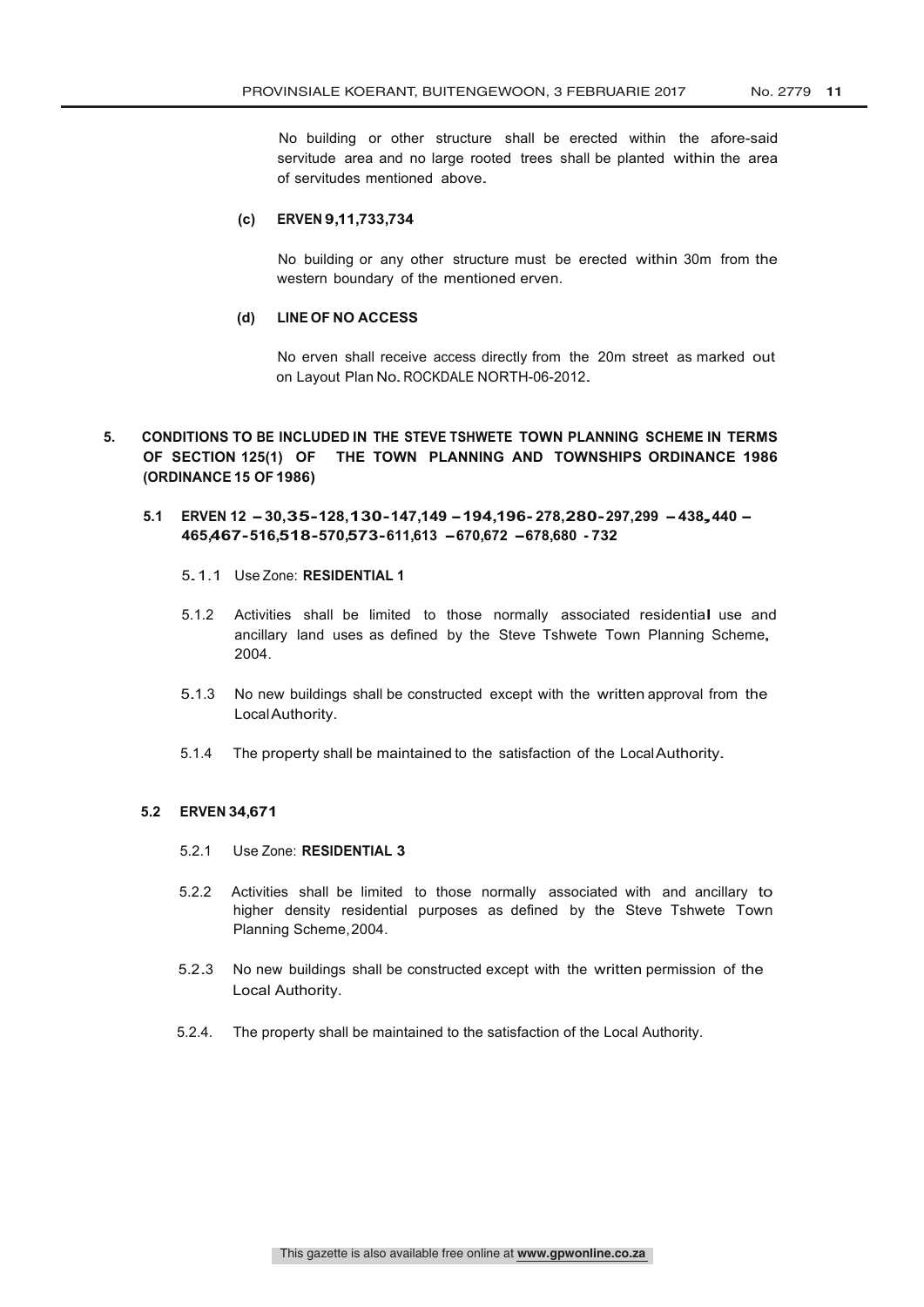#### **5.3 ERVEN 31, 129,279,466,517**

#### 5.3.1 Use Zone: **BUSINESS 2**

- 5.3.2 Activities shall be limited to those normally associated with business activities and ancillary uses as defined by the Steve Tshwete Town Planning Scheme, 2004.
- 5.3.3 No new buildings shall be constructed except with the written approval of the Local Authority.
- 5.3.4 The property shall be maintained to the satisfaction of the Local Authority.

#### **5.4 ERVEN 10, 32, 33, 195, 298, 439, 571, 572, 612**

- 5.4.1 Use Zone: **INSTITUTIONAL**
- 5.4.2 Activities shall be limited to those associated with community facilities and ancillary to churches and other facilities as defined by the Steve Tshwete Town Planning Scheme, 2004.
- 5.4.3 No new buildings shall be constructed except with the written approval of the Local Authority.
- 5.4.4 The property shall be maintained to the satisfaction of the Local Authority.

#### **5.5 ERVEN 679**

- 5.5.1 Use Zone: **MUNICIPAL**
- 5.5.2 Activities shall be limited to those normally associated with municipal activities and ancillary uses as defined by the Steve Tshwete Town Planning Scheme, 2004.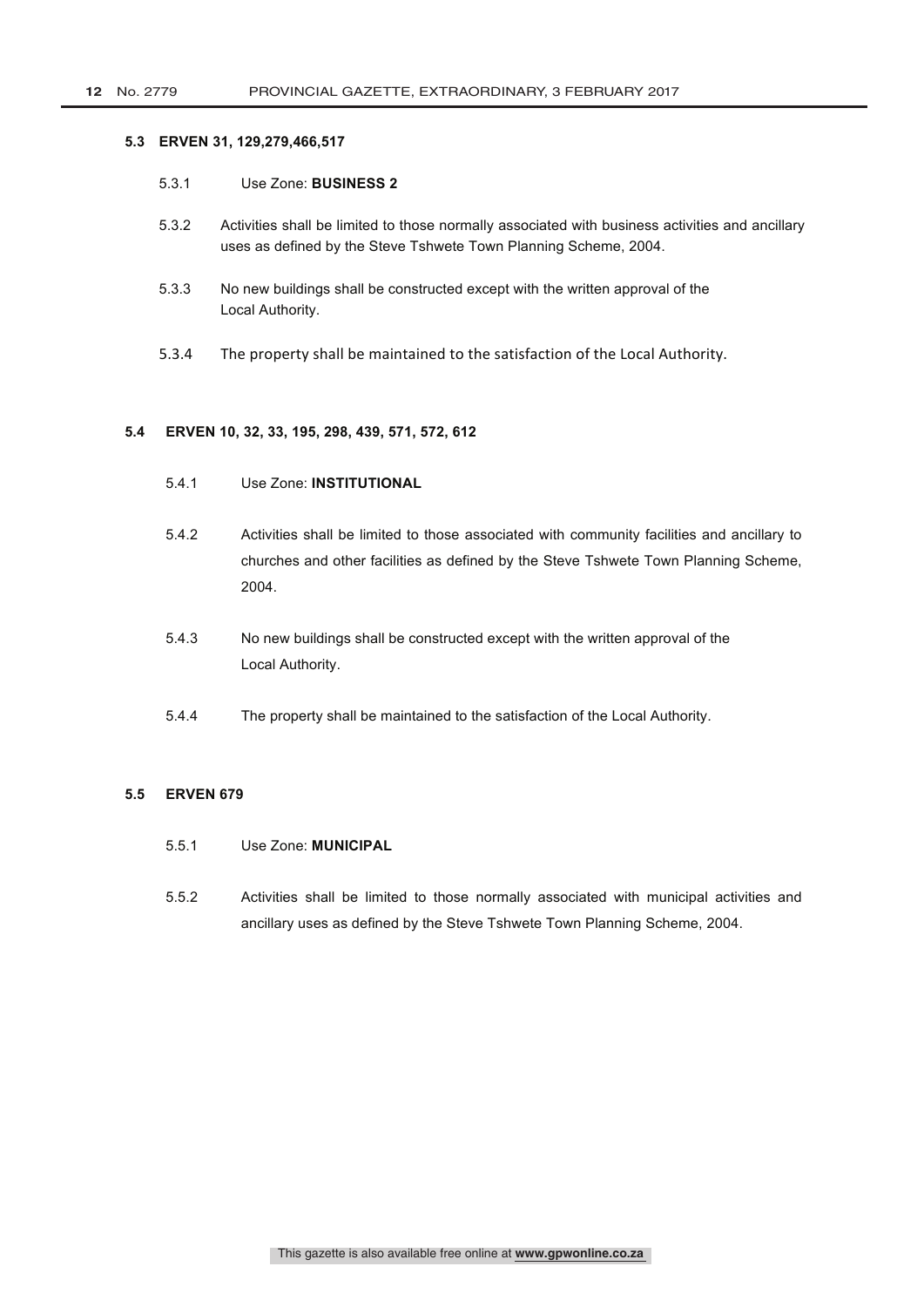#### **5.6 ERVEN 1- 9**

#### **5.6.1** Use Zone: **INDUSTRIAL 1**

- 5.6.2 Activities shall be limited to those normally associated with industrial activities and ancillary uses as defined by the Steve Tshwete Town Planning Scheme, 2004.
- 5.6.3 No new buildings shall be constructed except with written approval from the LocalAuthority.
- 5.6.4 The property shall be maintained to the satisfaction of the Local Authority.

#### 5.7 
 **ERVEN 
733-‐ 740**

- 5.7.1 Use Zone: PUBLIC OPEN SPACE
- 5.7.2 Activities shall be limited to those associated with public open space activities and ancillary uses as defined by the Steve Tshwete Town Planning, 2004.
- 5.7.3 No new buildings shall be constructed except with the approval of the local authority.
- 5.7.4 The property shall be maintained to the satisfaction of the Local Authority.

#### 5.8 
 **ERVEN 
148**

#### 5.8.1 Use Zone: **UNDETERMINED**

5.8.2 Activities shall be limited to those as may be approved by the Local Authority.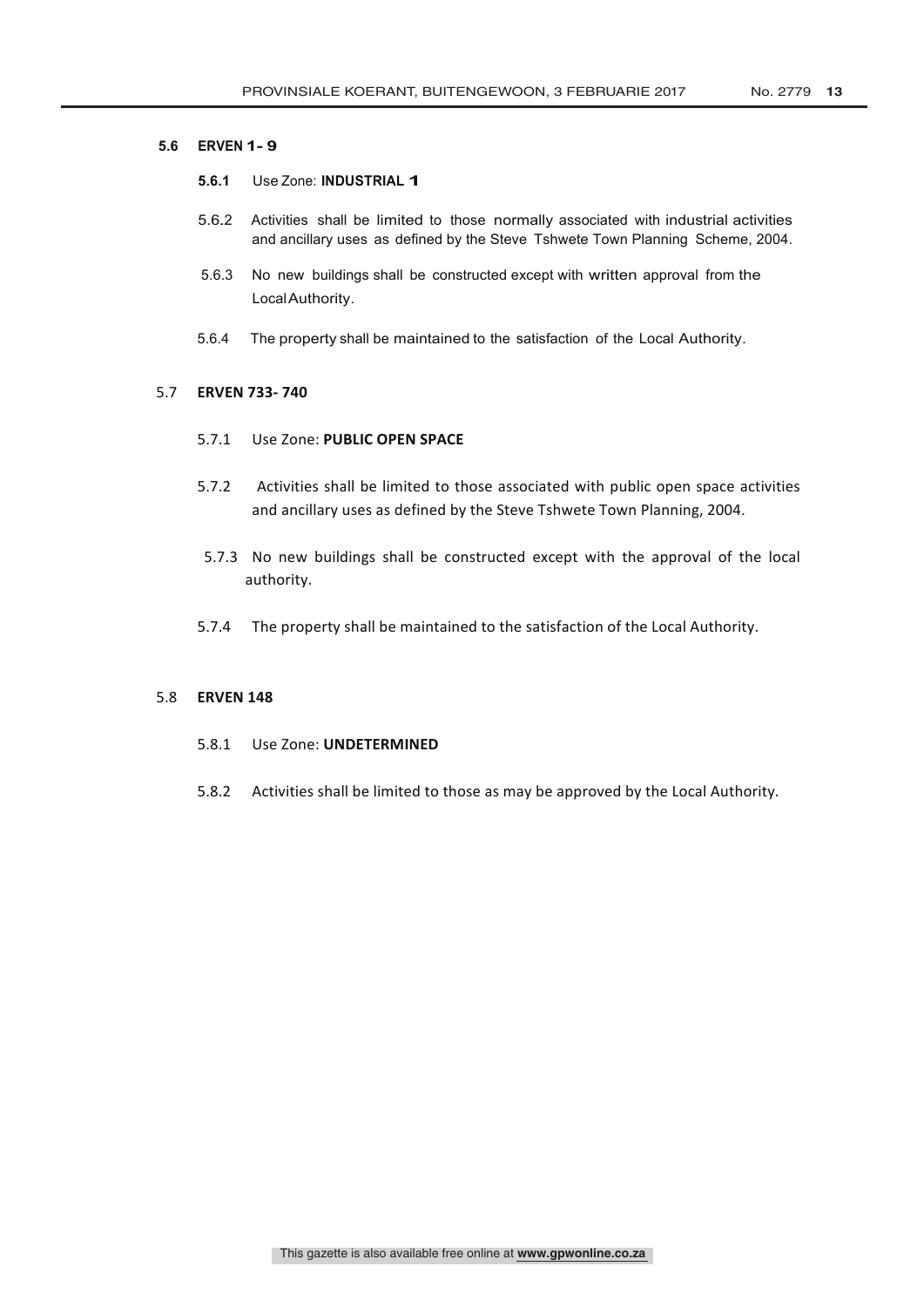#### 5.9 **ERVEN 11**

- 5.9.1 Use Zone:**EDUCATIONAL**
- 5.9.2 Activities shall be limited to those normally associated with educational activities and ancillary uses as define by the Steve Tshwete Town Planning Scheme, 2004.
- 5.9.3 No new buildings shall be constructed except with the written approval of the LocalAuthority.
- 5.9.4 The property shall be maintained to the satisfaction of the LocalAuthority.

#### 6. **LAND USE MANAGEMENT SYSTEM**

The envisaged Land Use Management Scheme shall supersede the Town Planning Scheme as soon as it is promulgated.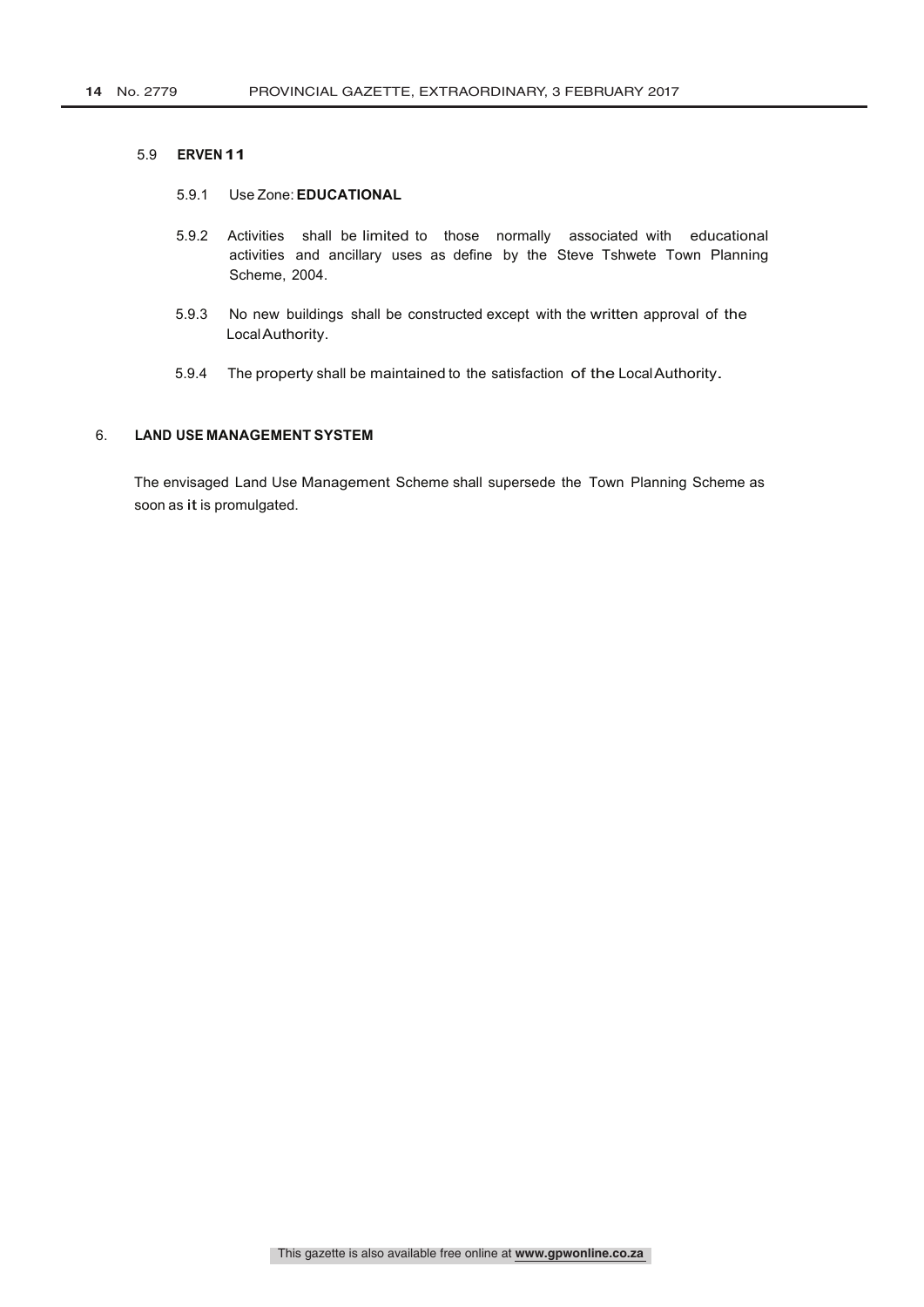## **LOCAL AUTHORITY NOTICE 11 OF 2017 STEVE TSHWETE AMENDMENT SCHEME 534 NOTICE OF APPROVAL**

Notice is hereby given in terms of Section 57(1)(a) of the Town Planning and Township Ordinance, 1986 (Ordinance 15 of 1986, as amended) that the Steve Tshwete Local Municipality, has approved the amendment of the Steve Tshwete Town Planning Scheme, 2004 by the rezoning of **Portion 15 of Erf 1111Township of Middelburg** from **"Residential 1"** to **"Institutional".**

Map 3 and the scheme clause of the amendment scheme will lie open for inspection at all reasonable times at the office of the Director-General, Mpumalanga, Provincial Administration, Department of Agriculture, Rural Development and Land Administration, Mbombela, as well as at the Municipal Manager, Municipal Buildings, Wanderers Avenue, Middelburg.

This amendment is known as Steve Tshwete Amendment Scheme **534** and shall come into operation on the date of publication of this notice.

> **SM Mnguni Acting Municipal Manager**

Municipal Offices Wanderers Avenue P.O. Box 14 **MIDDELBURG** 1050

**DATE:** 04/11/2016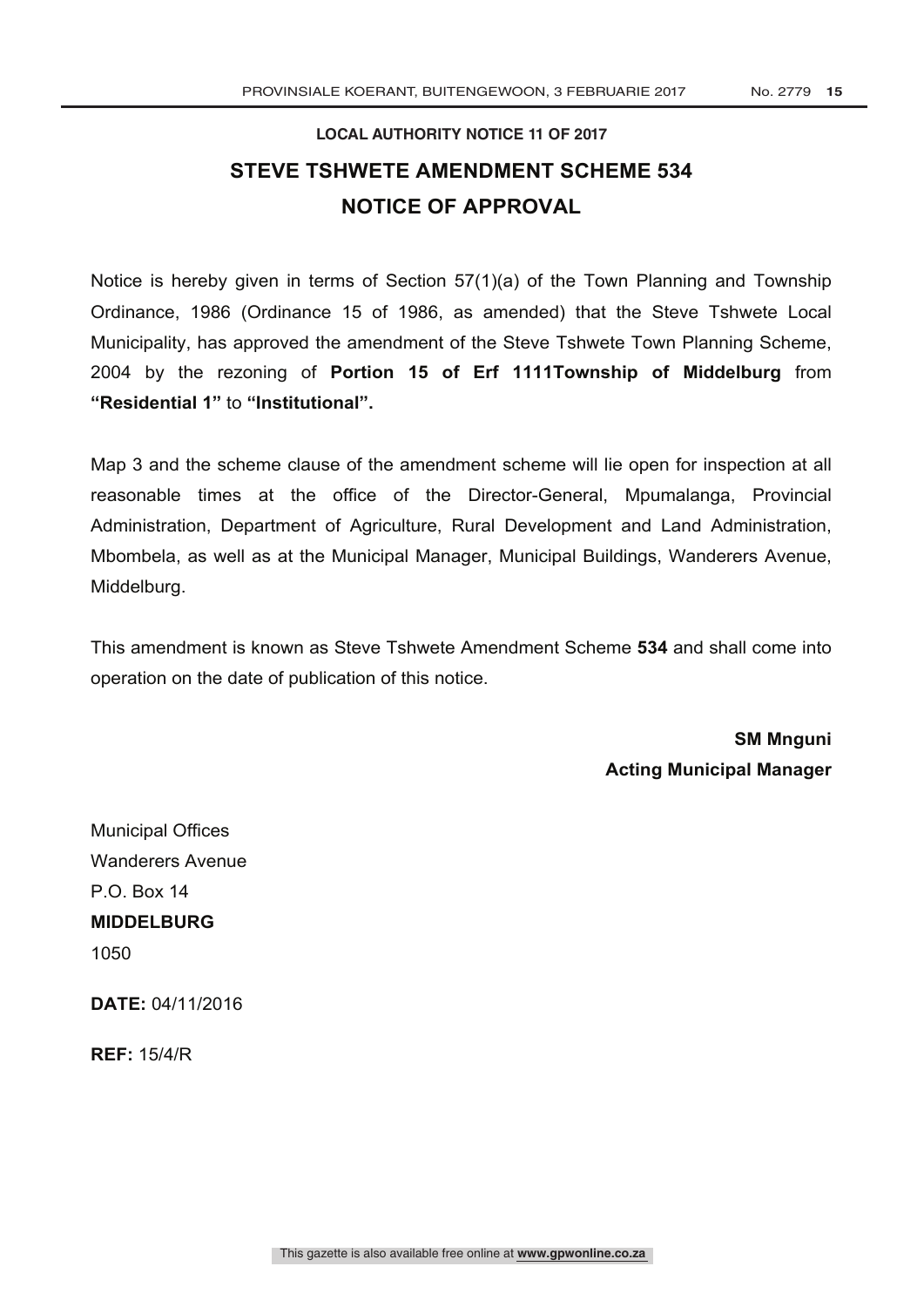#### **LOCAL AUTHORITY NOTICE 12 OF 2017**

## **STEVE TSHWETE AMENDEMENT SCHEME 543 NOTICE OF APPROVAL**

Notice is hereby given in terms of Section 57(1)(a) of the Town Planning and Townships Ordinance, 1986 (Ordinance 15 of 1986, as amended) that the Steve Tshwete Local Municipality, has approved the amendment of the Steve Tshwete Town Planning Scheme, 2004 by the rezoning of **Erf 226 Township of Tokologo** from **"Business 1 "** to **"Institutional".**

Map 3 and the scheme clauses of the amendment scheme will lie open for inspection at all reasonable times at the office of the Director-General, Mpumalanga, Provincial Administration, Department of Agriculture, Rural Development and Land Administration, Mbombela, as well as at the Municipal Manager, Municipal Buildings, Wanderers Avenue, Middelburg.

This amendment is known as Steve Tshwete Amendment Scheme **543** and shall come into operation on the date of publication of this notice.

> **SM Mnguni Acting Municipal Manager**

Municipal Offices Wanderers Avenue P.O. Box 14 **MIDDELBURG** 1050

**DATE:** 02/11/2016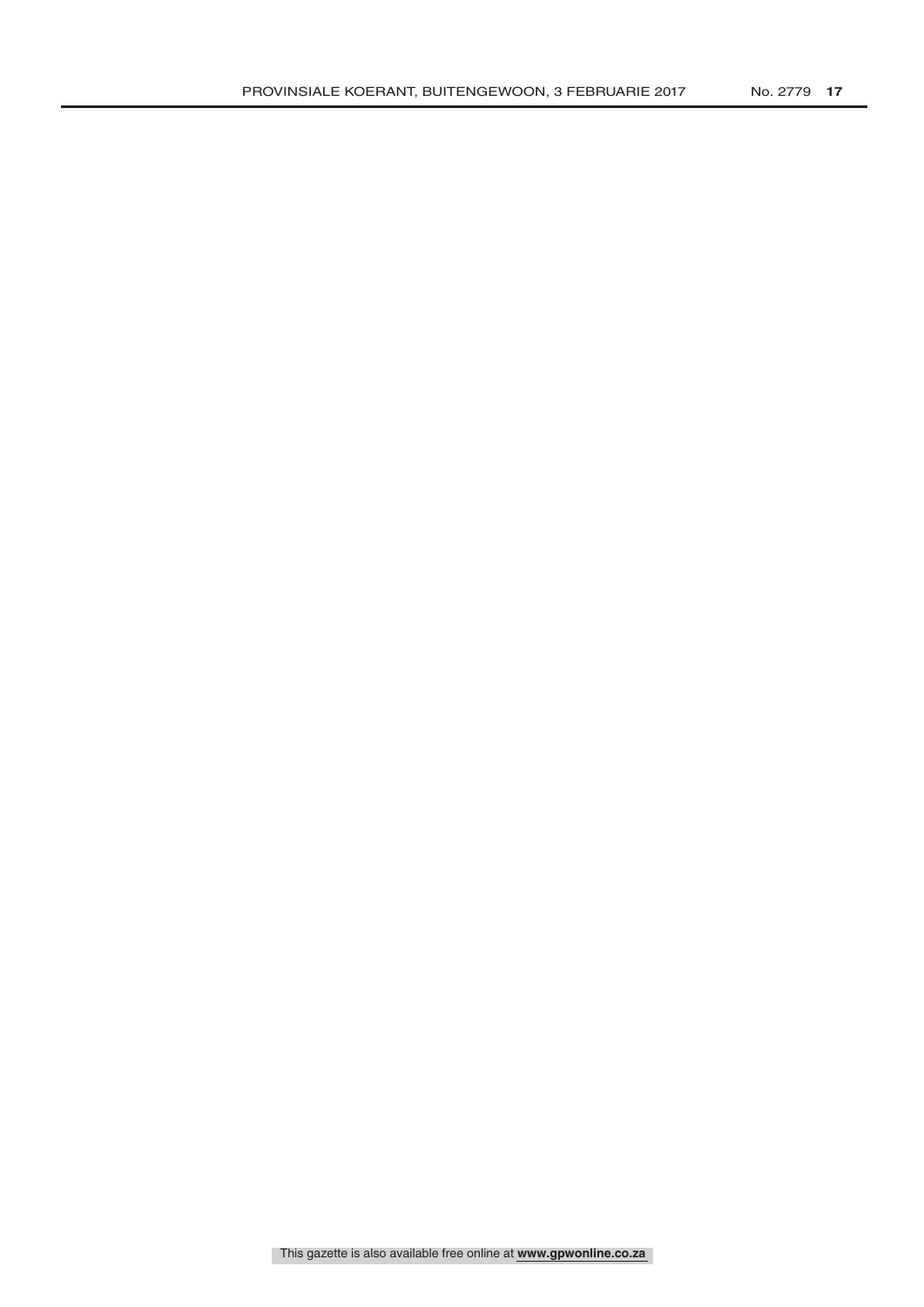This gazette is also available free online at **www.gpwonline.co.za**